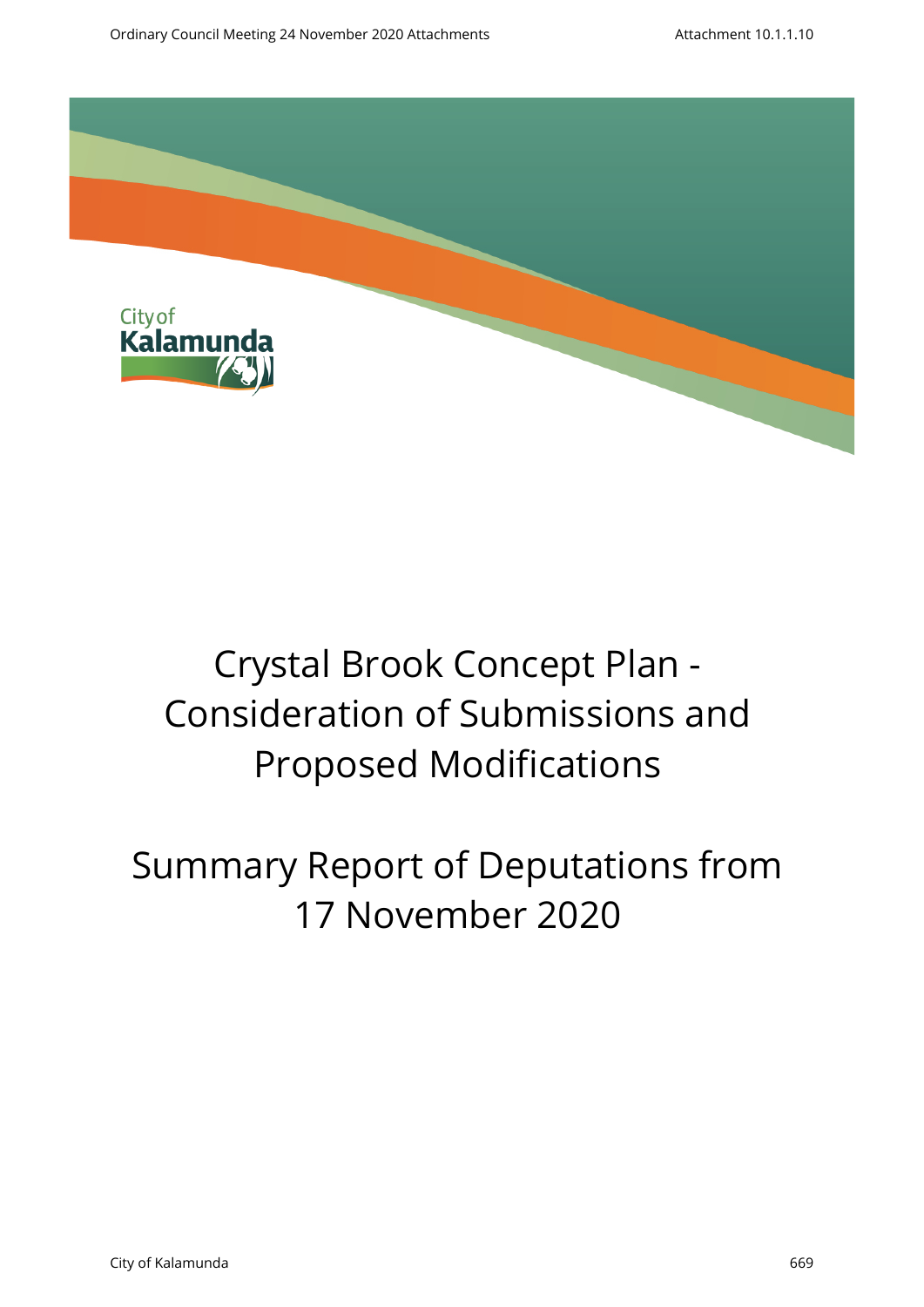

### **Contents**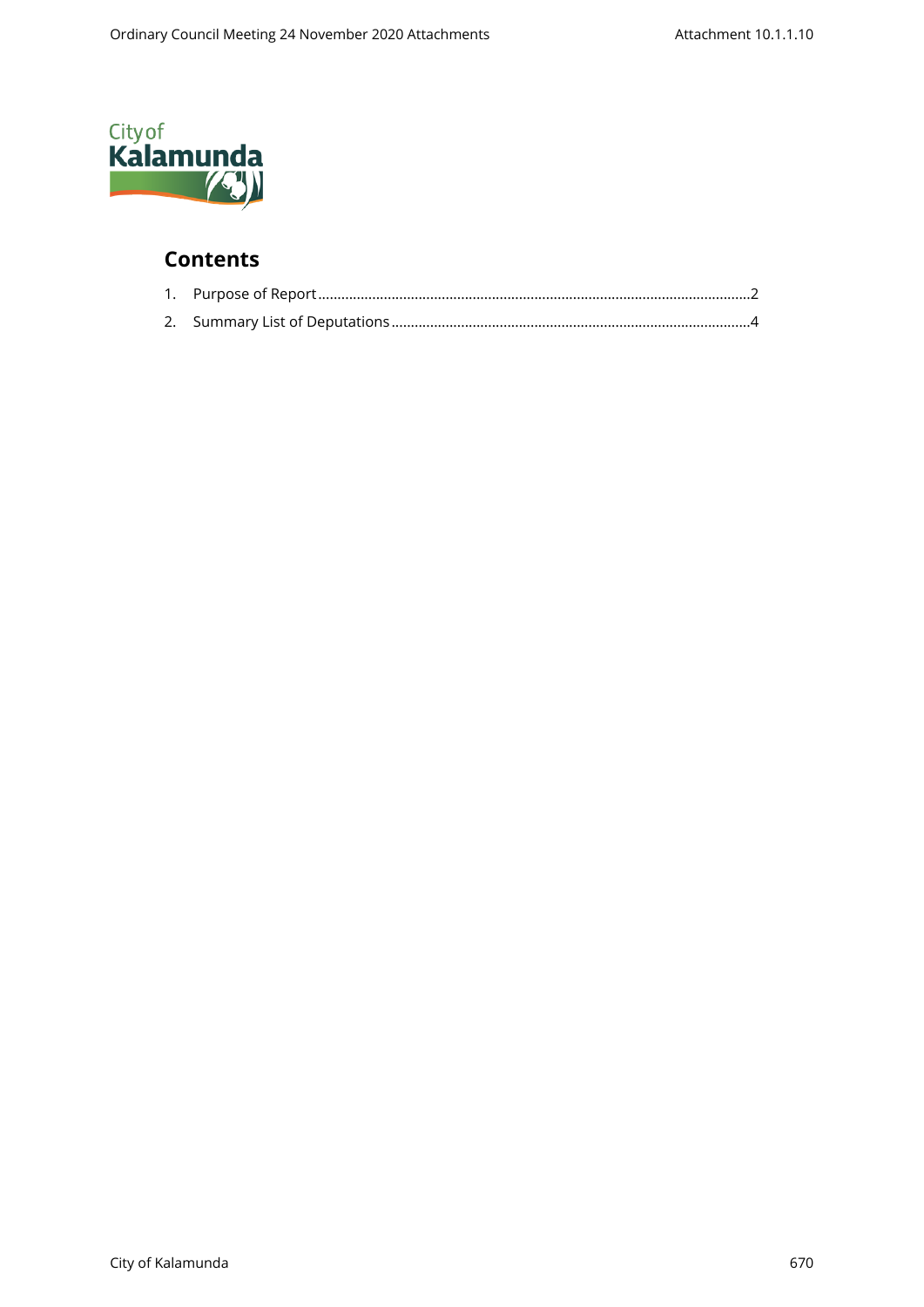<span id="page-2-0"></span>

#### **1. Purpose of Report**

The purpose of this report is to provide a summary of the deputations made on 17 November 2020 regarding the Crystal Brook Concept Plan - Consideration of Submissions and Proposed Modifications agenda item on the 24 November 2020 Ordinary Council Meeting agenda and outline additional information.

This report is presented to Council to fulfill Clause 6.13 (8) of the Shire of Kalamunda – Standing Orders Local Law 2015.

URL to the Shire of Kalamunda - Standing Orders Local Law 2015: [https://kalblob.blob.core.windows.net/kallibrary/docs/default-source/local-laws/standing-orders](https://kalblob.blob.core.windows.net/kallibrary/docs/default-source/local-laws/standing-orders-local-law-2015.pdf?sfvrsn=81fa85ca_4)[local-law-2015.pdf?sfvrsn=81fa85ca\\_4](https://kalblob.blob.core.windows.net/kallibrary/docs/default-source/local-laws/standing-orders-local-law-2015.pdf?sfvrsn=81fa85ca_4)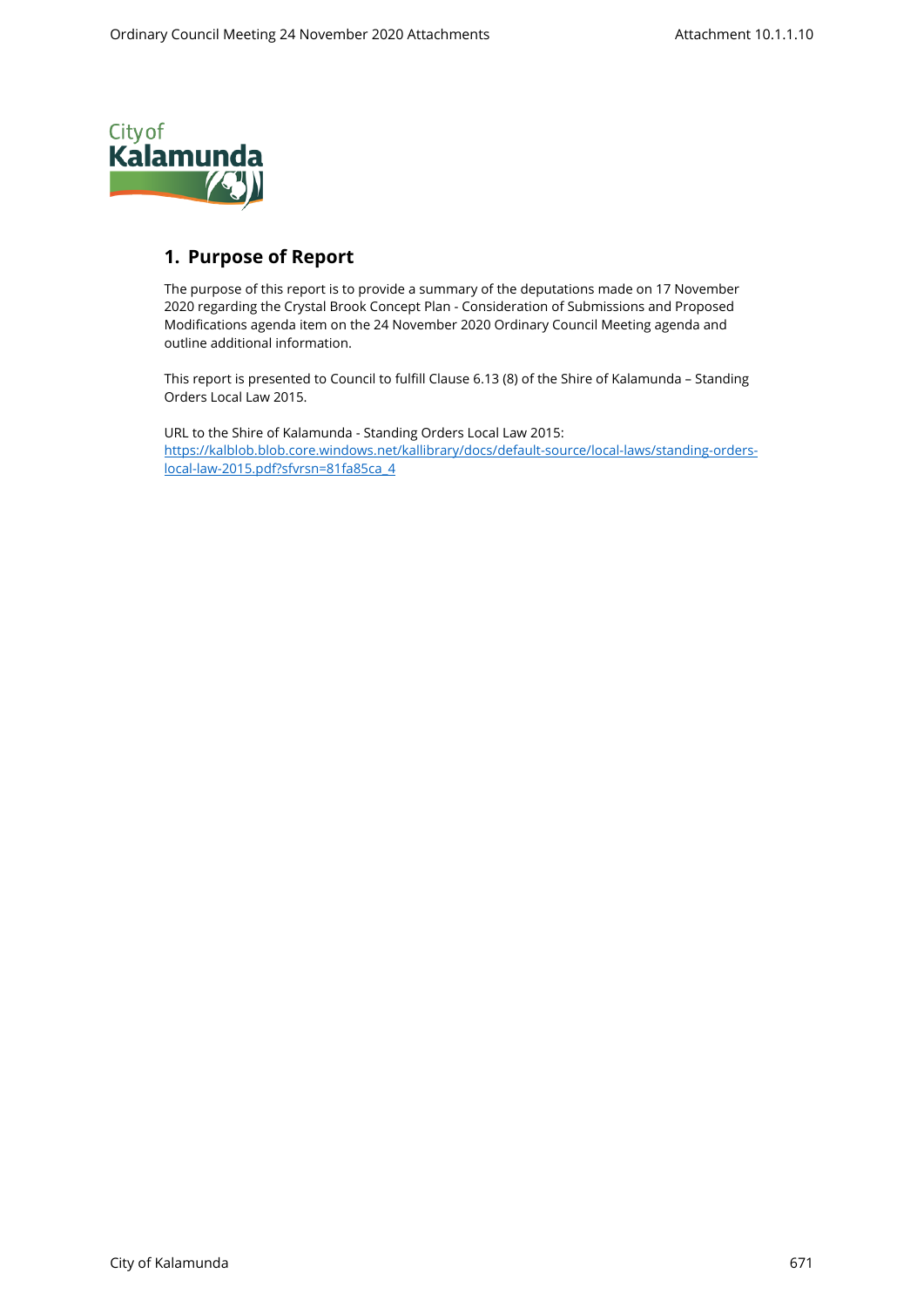<span id="page-3-0"></span>

### **2. Summary List of Deputations**

| YouTube link to the meeting including all deputations:<br>https://www.youtube.com/watch?v=bJkxrPj5Zko |                                    |                                   |                                                                                                                                                                                                                                  |  |  |  |
|-------------------------------------------------------------------------------------------------------|------------------------------------|-----------------------------------|----------------------------------------------------------------------------------------------------------------------------------------------------------------------------------------------------------------------------------|--|--|--|
| Name / Address                                                                                        | <b>For/Against</b><br>(In Summary) | <b>Time</b><br>(approx.)<br>24hrs | <b>Proposed Modifications to Officer</b><br><b>Recommendation in Response to</b><br><b>Deputation (In Summary)</b>                                                                                                               |  |  |  |
| 1.<br><b>Beverly Dornan</b>                                                                           | Against                            | 1835                              | Nil.                                                                                                                                                                                                                             |  |  |  |
| Charles Dornan<br>2.                                                                                  | Against                            | 1845                              | Nil.                                                                                                                                                                                                                             |  |  |  |
| 3.<br>Paul<br>Cunningham on<br>behalf of lan<br>Johnson (Rowe<br>Group)                               | Against                            | 1855                              | Rephrasing of the notation on the<br>Concept Plan to provide a balanced<br>recognition of environmental values<br>on properties.                                                                                                 |  |  |  |
| Reta White<br>4.                                                                                      | Against                            | 1859                              | Nil.                                                                                                                                                                                                                             |  |  |  |
| 5.<br>Robert Vletter                                                                                  | Against                            | 1904                              | Nil.                                                                                                                                                                                                                             |  |  |  |
| Dianne Wilkey<br>6.                                                                                   | Support                            | 1915                              | Nil.                                                                                                                                                                                                                             |  |  |  |
| Andrea Balfe<br>7.                                                                                    | Against                            | 1918                              | Nil.                                                                                                                                                                                                                             |  |  |  |
| Liz Grow<br>8.                                                                                        | Against                            | 1922                              | Nil.                                                                                                                                                                                                                             |  |  |  |
| Kim Manson<br>9.                                                                                      | Against                            | 1936                              | Nil.                                                                                                                                                                                                                             |  |  |  |
| 10. Robert Prew                                                                                       | Against                            | 1944                              | Nil.                                                                                                                                                                                                                             |  |  |  |
| 11. Alex George AM                                                                                    | Against                            | 1951                              | Nil.                                                                                                                                                                                                                             |  |  |  |
| 12. Kevin Bennett                                                                                     | Support                            | 1959                              | Nil.                                                                                                                                                                                                                             |  |  |  |
| 13. Gerard Luck                                                                                       | Against                            | 2004                              | Nil.                                                                                                                                                                                                                             |  |  |  |
| 14. Stuart<br>Chamberlain                                                                             | Against                            |                                   | Written deputation circulated by<br><b>Stuart Chamberlain to Councillors</b><br>after the evening of deputations.<br>The written deputation requested a<br>modification to be included in the<br>Urban Landscape identification. |  |  |  |